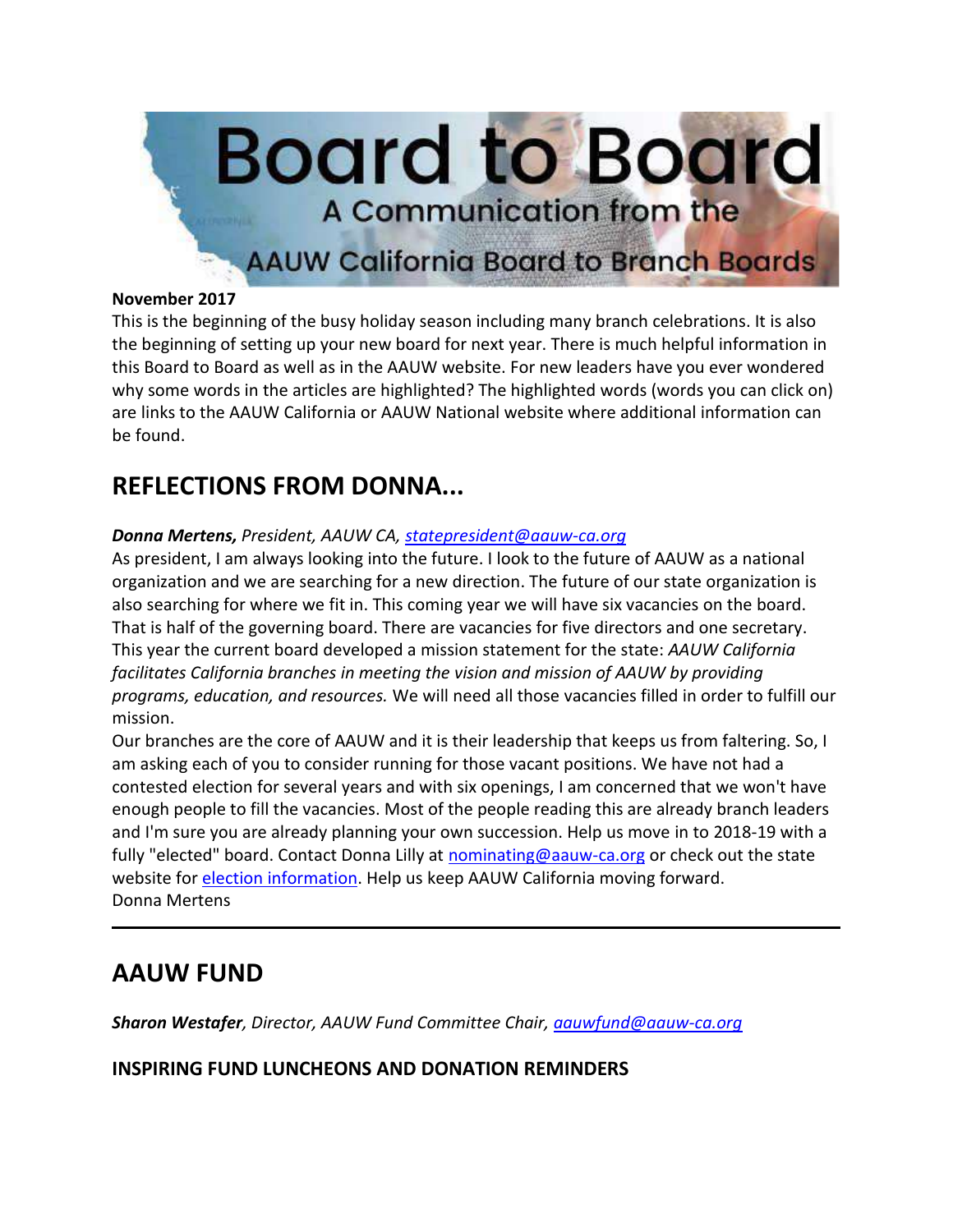It was wonderful to see so many of you at the AAUW Fund luncheons! It was a great opportunity to meet some of the women who are supported by generous donations from members. A total of two hundred and seventy-five AAUW members and guests heard sixteen fellowship and grant recipients speak at the three Fund luncheons in October. When sending your Fund donations, remember we have several unfinished [California](https://eur01.safelinks.protection.outlook.com/?url=https%3A%2F%2Fbor.aauw-ca.org%2Fsendy%2Fl%2Fv0NGBhI6dqEFRJAJ8q3qaA%2F8A5Y5DUan1V892ktFHE8NZKw%2FYmj33bSB892EpVKBVsQbATgw&data=02%7C01%7Csandi.gabe%40hotmail.com%7C33612ce1b04d44874c2108d52490f7a8%7C84df9e7fe9f640afb435aaaaaaaaaaaa%7C1%7C0%7C636455127399601454&sdata=ldhOqbXQUm8Cd2VQhTCbMdDZ5Tr9gk5S%2BizkuBvC0E8%3D&reserved=0)  [endowments.](https://eur01.safelinks.protection.outlook.com/?url=https%3A%2F%2Fbor.aauw-ca.org%2Fsendy%2Fl%2Fv0NGBhI6dqEFRJAJ8q3qaA%2F8A5Y5DUan1V892ktFHE8NZKw%2FYmj33bSB892EpVKBVsQbATgw&data=02%7C01%7Csandi.gabe%40hotmail.com%7C33612ce1b04d44874c2108d52490f7a8%7C84df9e7fe9f640afb435aaaaaaaaaaaa%7C1%7C0%7C636455127399601454&sdata=ldhOqbXQUm8Cd2VQhTCbMdDZ5Tr9gk5S%2BizkuBvC0E8%3D&reserved=0) Once they're completed, the interest from them will go toward supporting the studies and projects of fellowship and grant recipients. Please keep in mind that it is against AAUW policy to raise money for, or contribute to, other organizations such as libraries or other groups, unless doing so as an individual.

Third quarter branch donation reports will be arriving soon and will be sent to branch presidents and Fund chairs. Be sure to contact me if you notice any discrepancies or have questions.

# **COLLEGE/UNIVERSITY (C/U) COMMITTEE**

*Tina Byrne, C/U Committee Chair, [aauwtina@gmail.com](mailto:aauwtina@gmail.com)*

#### **STARTSMART. CLOSING THE GENDER PAY GAP, ONE SALARY NEGOTIATION AT A TIME.**

Become a certified [StartSmart](https://eur01.safelinks.protection.outlook.com/?url=https%3A%2F%2Fbor.aauw-ca.org%2Fsendy%2Fl%2Fv0NGBhI6dqEFRJAJ8q3qaA%2FLbF2dAvPrxEKAmI27LNEZw%2FYmj33bSB892EpVKBVsQbATgw&data=02%7C01%7Csandi.gabe%40hotmail.com%7C33612ce1b04d44874c2108d52490f7a8%7C84df9e7fe9f640afb435aaaaaaaaaaaa%7C1%7C0%7C636455127399601454&sdata=TVoyyCN6Cqd%2Fixc7ULgapMsGmyOp25IbqVtom9szHVc%3D&reserved=0) AAUW salary negotiation facilitator! AAUW depends on people like you to help empower thousands of women annually to negotiate their salaries. Join the team of skilled facilitators today to further your leadership development, gain public speaking experience, and sharpen your own negotiation skills and expertise. AAUW will provide you with the tools, resources, and other materials to help you become a successful salary negotiation facilitator.

Explore the possibilities [online](https://eur01.safelinks.protection.outlook.com/?url=https%3A%2F%2Fbor.aauw-ca.org%2Fsendy%2Fl%2Fv0NGBhI6dqEFRJAJ8q3qaA%2FLbF2dAvPrxEKAmI27LNEZw%2FYmj33bSB892EpVKBVsQbATgw&data=02%7C01%7Csandi.gabe%40hotmail.com%7C33612ce1b04d44874c2108d52490f7a8%7C84df9e7fe9f640afb435aaaaaaaaaaaa%7C1%7C0%7C636455127399601454&sdata=TVoyyCN6Cqd%2Fixc7ULgapMsGmyOp25IbqVtom9szHVc%3D&reserved=0) on the AAUW National site.

## **COMMUNICATION**

*Sandi Gabe, Director, Communication Committee Chair, [communications@aauw-ca.org](mailto:Communications@aauw-ca.org)*

#### **HAVE WE BEEN SPOOFED?**

Yes, recently AAUW California was spoofed. With spoofing, the "bad guys" make it appear that emails were sent by AAUW when in fact, someone other than us actually sent them. How does this happen?

The most common scenario is that they search an infected system for email addresses, then send emails to all the addresses they find--but they make it appear that the emails came from one of the addresses they found. So someone who received an email from AAUW California has an infected computer which is generating the emails.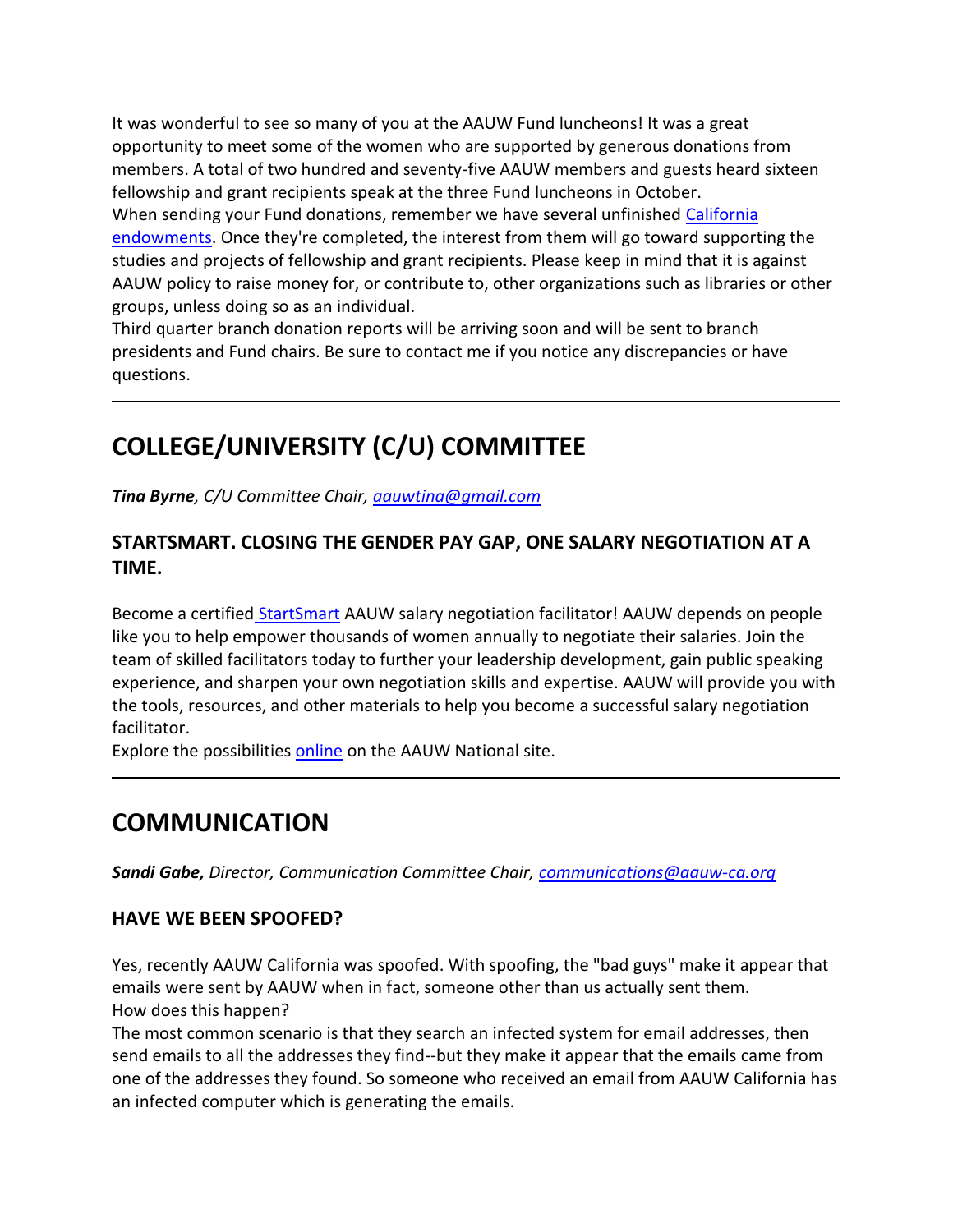Help stop the spread!

- 1. Change your password regularly
- 2. Use an anti-virus program
- 3. Use a spam filter
- 4. Delete suspicious emails before opening

#### **FIRE TOUCHES AAUW MEMBERS**

California has experienced a devastating wildfire season that has impacted members across the state. Our thoughts go out to members, leaders and families impacted. While branches are not able to fundraise for non AAUW events or causes, individuals may make personal donations. The Sacramento Bee published a helpful article: *[Where Northern California fire victims can find](https://eur01.safelinks.protection.outlook.com/?url=https%3A%2F%2Fbor.aauw-ca.org%2Fsendy%2Fl%2Fv0NGBhI6dqEFRJAJ8q3qaA%2F9Nn1PQU0ShkmrU8tzTDfSw%2FYmj33bSB892EpVKBVsQbATgw&data=02%7C01%7Csandi.gabe%40hotmail.com%7C33612ce1b04d44874c2108d52490f7a8%7C84df9e7fe9f640afb435aaaaaaaaaaaa%7C1%7C0%7C636455127399601454&sdata=%2FwMjDeu7hTHaAwdkCHrnEmITizYqtkkNp%2BZfpa0k8E4%3D&reserved=0)  resources - [and how you can support them.](https://eur01.safelinks.protection.outlook.com/?url=https%3A%2F%2Fbor.aauw-ca.org%2Fsendy%2Fl%2Fv0NGBhI6dqEFRJAJ8q3qaA%2F9Nn1PQU0ShkmrU8tzTDfSw%2FYmj33bSB892EpVKBVsQbATgw&data=02%7C01%7Csandi.gabe%40hotmail.com%7C33612ce1b04d44874c2108d52490f7a8%7C84df9e7fe9f640afb435aaaaaaaaaaaa%7C1%7C0%7C636455127399601454&sdata=%2FwMjDeu7hTHaAwdkCHrnEmITizYqtkkNp%2BZfpa0k8E4%3D&reserved=0)* The Napa branch newsletter also highlighted that the [NapaValley Community Foundation](https://eur01.safelinks.protection.outlook.com/?url=https%3A%2F%2Fbor.aauw-ca.org%2Fsendy%2Fl%2Fv0NGBhI6dqEFRJAJ8q3qaA%2FCdcMDuI2631v892ksIMqBk892w%2FYmj33bSB892EpVKBVsQbATgw&data=02%7C01%7Csandi.gabe%40hotmail.com%7C33612ce1b04d44874c2108d52490f7a8%7C84df9e7fe9f640afb435aaaaaaaaaaaa%7C1%7C0%7C636455127399601454&sdata=Zkwtwg3TfM4THdN8t82guUQK6b6hKCNg8sGiLT4TOg8%3D&reserved=0) is a community foundation that accepts funds to be used in the Napa community.

#### **AAUW CALIFORNIA OFFICE WELCOMES DESTYNEE HILL**

On November 6th, Destynee Hill will join AAUW California as our new administrative assistant! A Howard University International Business Pre-Law graduate with experience as an intern with the US Senate and nonprofit experience with the Aquarium of the Bay in San Francisco, Destynee brings knowledge and enthusiasm to AAUW California. Destynee also shares her ballet experience by teaching ballet classes to young children. She can be reached at office@aauw-ca.org.

### **FINANCE**

*Pat Ferrer, CFO, [cfo@aauw-ca.org](mailto:cfo@aauw-ca.org)*

#### **IT'S NOW OR NEVER**

It's NOW. November 15 is the due date to file your Federal and State income tax submissions. If your branch's income is \$50,000 or less (this means all income (or deposits, not deposits less expenses), you can file the simple on-line post card submission. If your branch income is greater than \$50,000, you must file using a more complex submission. For more information see the [financial deadlines](https://eur01.safelinks.protection.outlook.com/?url=https%3A%2F%2Fbor.aauw-ca.org%2Fsendy%2Fl%2Fv0NGBhI6dqEFRJAJ8q3qaA%2FFpELDlHmv73XU35NpIvLTg%2FYmj33bSB892EpVKBVsQbATgw&data=02%7C01%7Csandi.gabe%40hotmail.com%7C33612ce1b04d44874c2108d52490f7a8%7C84df9e7fe9f640afb435aaaaaaaaaaaa%7C1%7C0%7C636455127399601454&sdata=rw6VYIrtFt1EQTAz6Ix%2FfFcxT%2B2PX8uL5OsIrlwWgm0%3D&reserved=0) on our website.

NEVER again-after evaluating the use of the Annual Financial Report, it was decided that it will no longer be required. The website will be updated in a few weeks to reflect this change. Please file your taxes-after 3 years without submission, your branch will lose its nonprofit status. It is a long and costly process to reinstate.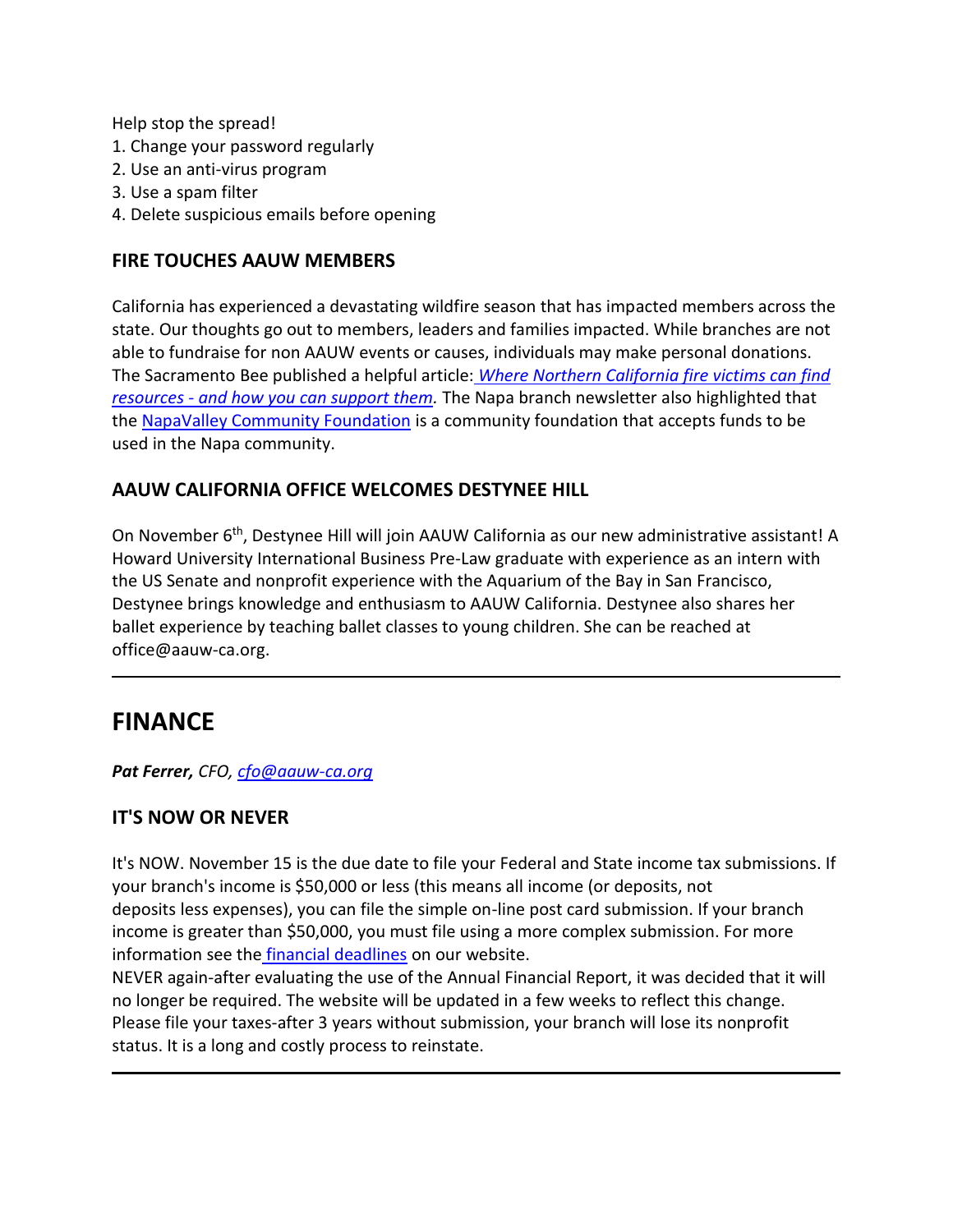## **GOVERNANCE**

*Sue Cochran, Governance Committee Chair, [governance@aauw-ca.org](mailto:governance@aauw-ca.org)*

#### **INCORPORATION VOTE RESULTS**

The results of the "every member" vote to return AAUW California to a public benefit corporation from its current status as a mutual benefit corporation has **failed**. The results are as follows:

> Total AAUW California Membership: 11907 Total votes cast: 3160 Total yes votes: 3134 Total no votes: 26

California corporate regulations require that all votes cast for a mutual benefit corporation to change its status to an entity such as a public benefit corporation must be unanimous. Due to the 26 "no votes" the measure failed.

What is next? AAUW California's legal counsel has advised us that we can call for a re-vote. Prior to the second round of voting, AAUW California will provide additional detailed information to the membership and reach out to branch leaders to determine areas of clarification that need to be further addressed. The second vote will be scheduled after the Thanksgiving holiday.

If a second vote fails, AAUW California will then enter into a formal appeal process with the Commissioner of the Securities Division of the Corporations Division of the California Secretary of State's Office to petition for a change. If that appeal fails or is rejected, the only option open to AAUW California is to dissolve the current corporation and reform a new corporation as a public benefit corporation. As an affiliate of AAUW National, AAUW California must be aligned with AAUW as a public benefit corporation and cannot remain as a mutual benefit corporation. Both of the final two options are costly and time consuming. Since the fall of 2016, AAUW California has invested over \$10,000 and over 250 volunteer hours working to resolve this issue, which includes an initial appeal to the California Secretary of State for a reversal to a public benefit corporation. The first appeal was a different process than what will need to be followed if the second vote fails.

Questions? Please address all questions in writing to: [governance@aauw-ca.org.](mailto:governance@aauw-ca.org)

### **LEADERSHIP DEVELOPMENT**

*Cathy Foxhoven, Co-President Elect, Leadership Development Chair, [leaderdev@aauw-ca.org](mailto:leaderdev@aauw-ca.org)*

#### **HERE'S YOUR CHANCE TO SHARE YOUR KNOWLEDGE - WE NEED YOU!**

The Leadership Development Committee is creating a peer mentoring group for branch presidents. This is your opportunity to share your "best practices" while mentoring newly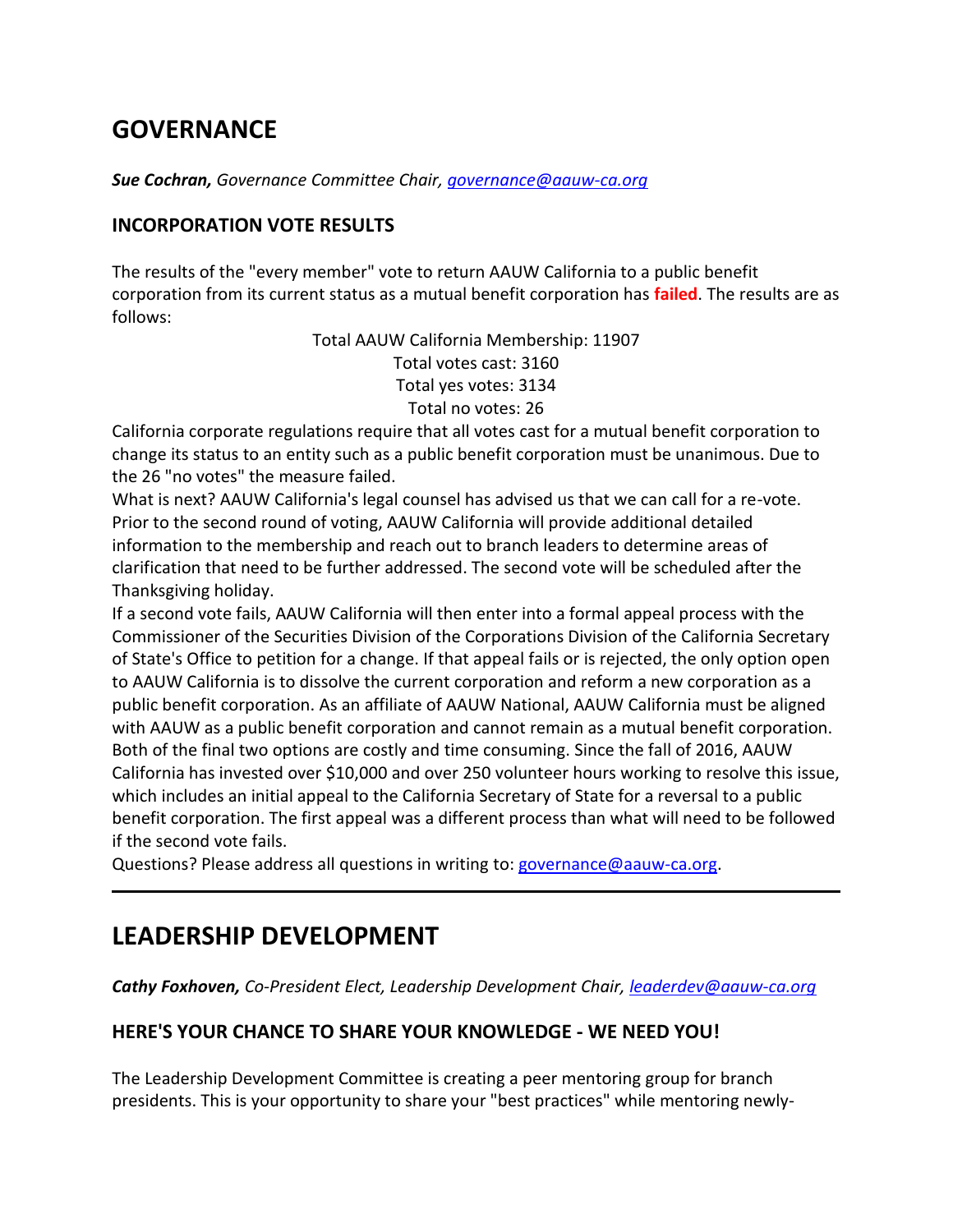elected branch presidents. We will be communicating through email, blogs, chats, online meetings and gather for the Convention's Leadership Brunch.

If you would like to be a part of this dynamic, valuable group, please contact leaderdev@aauwca.org. by December 31st.

### **MEMBERSHIP**

*Deanna Arthur (Secretary) and Kathy Andreini, Membership Committee Co-Chairs, [membership@aauw-ca.org](mailto:membership@aauw-ca.org)*

#### **RECORD KEEPING MADE EASY!**

Has your branch resisted signing up for the National [Membership Payment Program](https://eur01.safelinks.protection.outlook.com/?url=https%3A%2F%2Fbor.aauw-ca.org%2Fsendy%2Fl%2Fv0NGBhI6dqEFRJAJ8q3qaA%2FZKrEPkp8892vFsu4SIG2zeAA%2FYmj33bSB892EpVKBVsQbATgw&data=02%7C01%7Csandi.gabe%40hotmail.com%7C33612ce1b04d44874c2108d52490f7a8%7C84df9e7fe9f640afb435aaaaaaaaaaaa%7C1%7C0%7C636455127399601454&sdata=q1jZeUmbCsSZY82SZGkA0B0k6xKzDkQyTea7IuqfARs%3D&reserved=0) (MPP)? Mine did. Are members/board members technophobes? Some of mine are. No problem. The MPP works for everyone. Members can still send their checks to the branch just as they always have. Or, they can pay their dues online with a credit card. Everyone's happy. Here are just some of the advantages:

- 1. Membership and Finance VPs **time spent in record keeping is greatly reduced.**
- 2. New and renewing members are **updated almost instantly** to the MSD no waiting weeks for them to appear.
- 3. Finance officers can pay National **and** State dues at the same time with a branch credit/debit card - no more mailing 2 checks.
- 4. Branch dues are **deposited automatically** into the branch bank account and to State.
- 5. **Dues reminders** can be generated automatically It's your choice when and to whom.

We could go on and on. Please feel free to contact Kathy Andreini - kathyaauw@gmail.com for more information on how happy her branch is that they are now using [MPP.](https://eur01.safelinks.protection.outlook.com/?url=https%3A%2F%2Fbor.aauw-ca.org%2Fsendy%2Fl%2Fv0NGBhI6dqEFRJAJ8q3qaA%2FZKrEPkp8892vFsu4SIG2zeAA%2FYmj33bSB892EpVKBVsQbATgw&data=02%7C01%7Csandi.gabe%40hotmail.com%7C33612ce1b04d44874c2108d52490f7a8%7C84df9e7fe9f640afb435aaaaaaaaaaaa%7C1%7C0%7C636455127399601454&sdata=q1jZeUmbCsSZY82SZGkA0B0k6xKzDkQyTea7IuqfARs%3D&reserved=0)

P.S. If you haven't already done so, be sure to check that your branch roster is correct in the Member Services Database (MSD) on the AAUW National website. Any member not renewed by November 30 will be removed. If you need help with this, you can contact Deanna (South) or Kathy (North) for help - [membership@aauw-ca.org.](mailto:membership@aauw-ca.org)

## **NOMINATIONS & ELECTIONS**

*Donna Lilly, Nominations & Elections Chair, [nominating@aauw-ca.org](mailto:nominating@aauw-ca.org)*

#### **VOLUNTEER YOUR TALENTED SELF**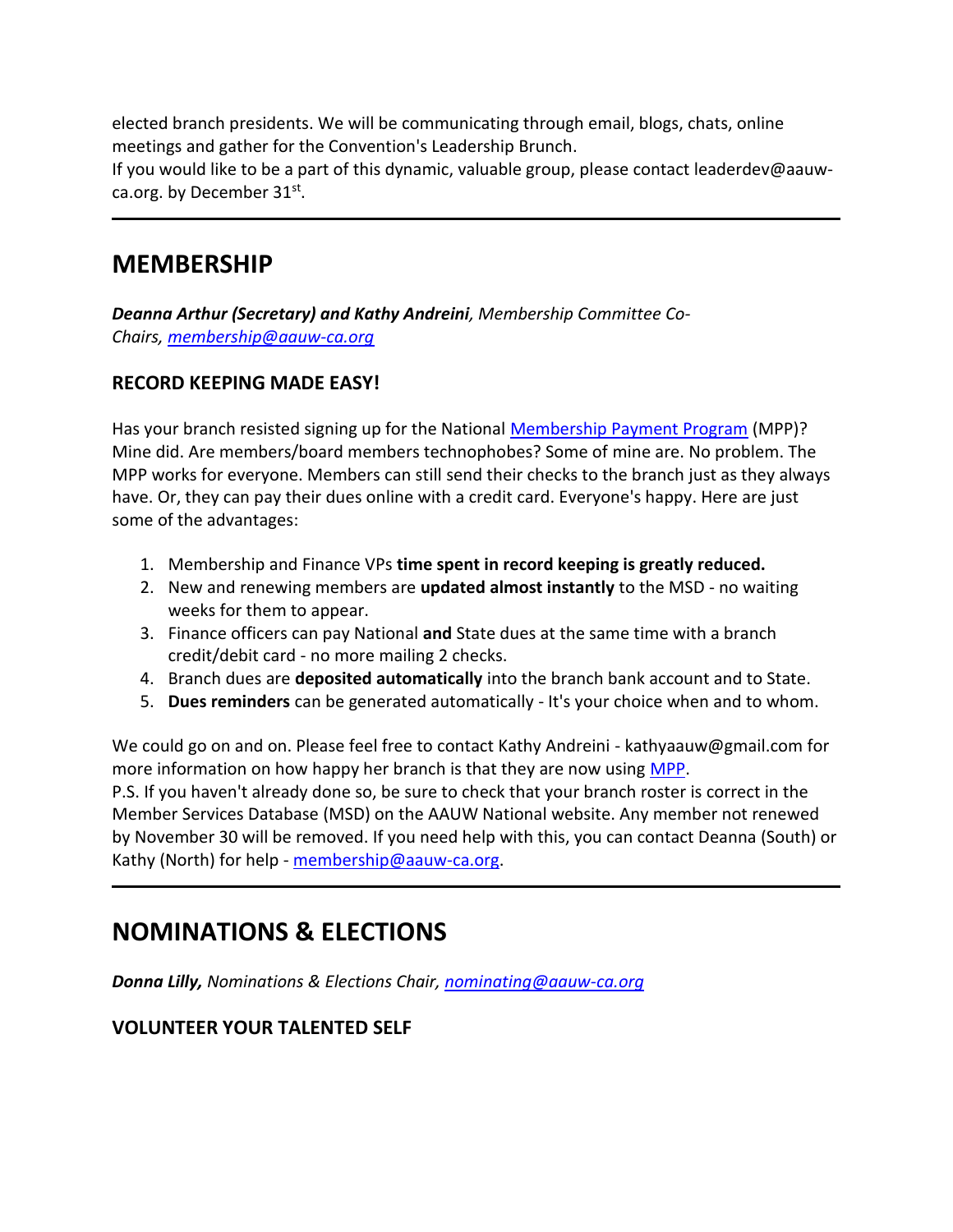Campaign as a candidate for **Secretary** or **1 of 5 Directors** for the AAUW California Board of Directors and share your leadership skills across the state in 2018-2020. Complete an [application form](https://eur01.safelinks.protection.outlook.com/?url=https%3A%2F%2Fbor.aauw-ca.org%2Fsendy%2Fl%2Fv0NGBhI6dqEFRJAJ8q3qaA%2FMxmjOh2fGIkHMDEGjDiHXg%2FYmj33bSB892EpVKBVsQbATgw&data=02%7C01%7Csandi.gabe%40hotmail.com%7C33612ce1b04d44874c2108d52490f7a8%7C84df9e7fe9f640afb435aaaaaaaaaaaa%7C1%7C0%7C636455127399601454&sdata=HqW%2FT5aS59WqyiSJDeD3L%2F65RzLHuukOsbII1zO7ttU%3D&reserved=0) online.

Job descriptions and duties are found in the [Policies and Procedures](https://eur01.safelinks.protection.outlook.com/?url=https%3A%2F%2Fbor.aauw-ca.org%2Fsendy%2Fl%2Fv0NGBhI6dqEFRJAJ8q3qaA%2FvNjPMazIW3JOloQQ7I11pg%2FYmj33bSB892EpVKBVsQbATgw&data=02%7C01%7Csandi.gabe%40hotmail.com%7C33612ce1b04d44874c2108d52490f7a8%7C84df9e7fe9f640afb435aaaaaaaaaaaa%7C1%7C0%7C636455127399601454&sdata=%2BQNskvbDTZQIktzp0kPyfx3sr%2Bcxt%2FkOVrPFmrRTEkE%3D&reserved=0) in the Governance section on the website. You may be asked for the password [aauwca].

The strength of our organization depends on our dynamic leaders. Join the Board of Directors and help drive AAUW forward.

### **PROGRAM**

*Jane Niemeier Co-President Elect), and Stormy Miller,Director, Program Co-Chairs, [program@aauw-ca.org](mailto:program@aauw-ca.org)*

#### **DUST OFF YOUR BINGO DAUBERS**

Has your branch downloaded the Bingo card from the AAUW California website? Our Bingo game is a great way to encourage members to try new mission-based activities. Some of the squares will be easy to check off because you are probably already doing what they say. Others will be new to you but still easily accomplished. Here are some examples: Get 10 branch members to "Like" the AAUW California Facebook page. Use an AAUW promotional video at an event. Send 2 members to a Fund Luncheon. Please join the fun. http://www.aauwca.org/branch-bingo/

#### **WHERE CAN YOU FIND A BOOK CLUB AT 1 AM?**

The "virtual" AAUW California Book Club started on October 15 with the discussion of the inspiring book I Am Malala. Only a few people have joined so far, but the online discussion is ongoing. Read the book and add your thoughts at any time of the day or night. Here is the link: [https://www.goodreads.com/topic/show/18923269-i-am-malala-by-malala-yousafzai](https://eur01.safelinks.protection.outlook.com/?url=https%3A%2F%2Fbor.aauw-ca.org%2Fsendy%2Fl%2Fv0NGBhI6dqEFRJAJ8q3qaA%2FWrXjZrny892t5QMnnOuKAgLQ%2FYmj33bSB892EpVKBVsQbATgw&data=02%7C01%7Csandi.gabe%40hotmail.com%7C33612ce1b04d44874c2108d52490f7a8%7C84df9e7fe9f640afb435aaaaaaaaaaaa%7C1%7C0%7C636455127399601454&sdata=oCod1HmvsdgLfeyOsgQS9Fl9HO8TD6lQZiyWcJXiLSo%3D&reserved=0)

## **PUBLIC POLICY**

*Charmen Goehring, and Nancy Mahr, Directors, Public Policy Co-Chair, [publicpolicy@aauw](mailto:publicpolicy@aauw-ca.org)[ca.org](mailto:publicpolicy@aauw-ca.org)*

#### **MEET YOUR LEGISLATORS---THEY'RE HOME NOW**

During November and early December the state legislature does not meet. It is their interim period and they are mostly in their home districts.

Use the interim period to meet with your legislators in their local offices.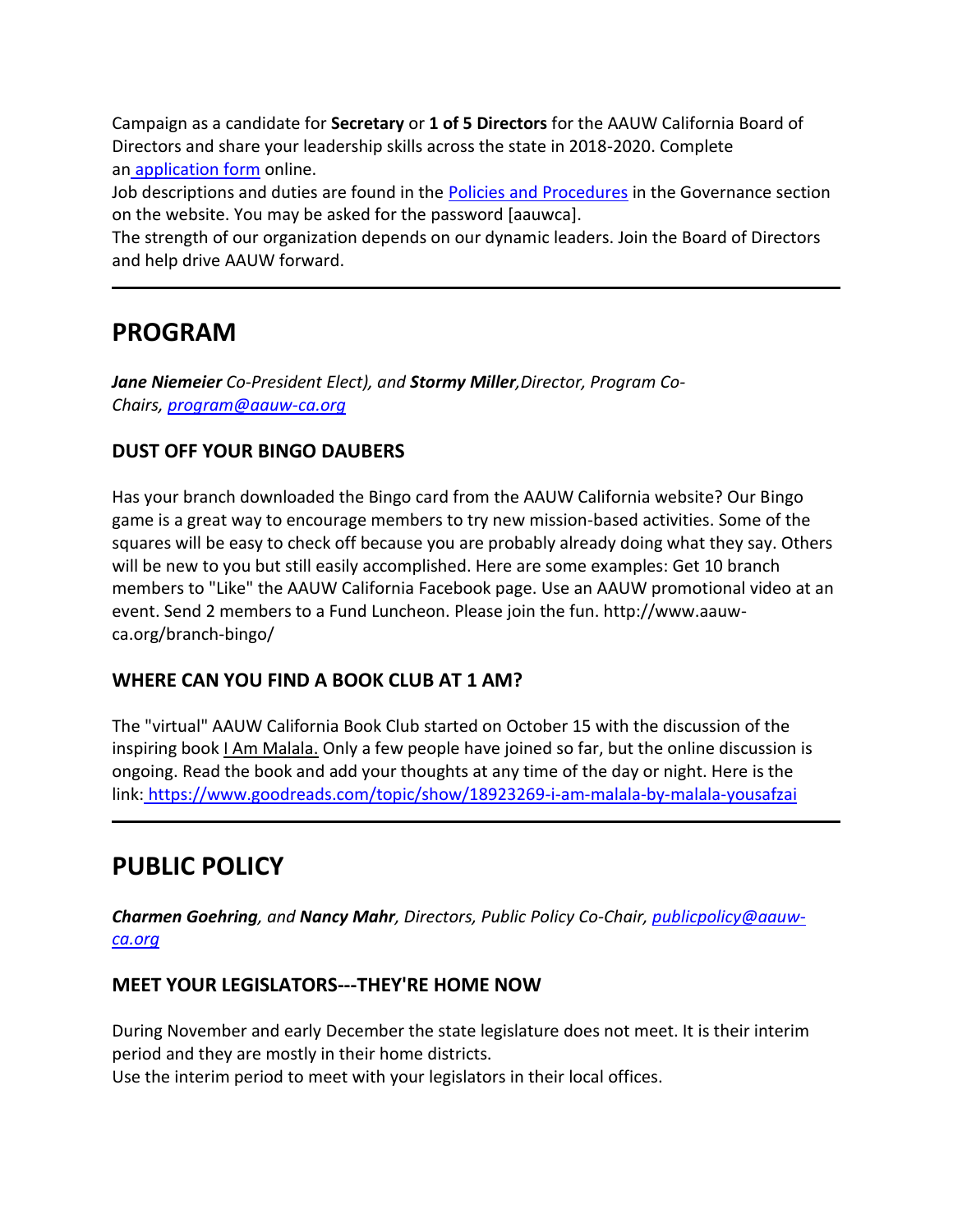- Introduce yourselves and AAUW.
- Meet the staff.
- Tell them about our key [legislative](https://eur01.safelinks.protection.outlook.com/?url=https%3A%2F%2Fbor.aauw-ca.org%2Fsendy%2Fl%2Fv0NGBhI6dqEFRJAJ8q3qaA%2FARqkkOxnqlarZNTBS892zRzQ%2FYmj33bSB892EpVKBVsQbATgw&data=02%7C01%7Csandi.gabe%40hotmail.com%7C33612ce1b04d44874c2108d52490f7a8%7C84df9e7fe9f640afb435aaaaaaaaaaaa%7C1%7C0%7C636455127399601454&sdata=eK35woilRHDQRULpcQlNa0TMRkqdxaiWEPIJ1k9I9Ek%3D&reserved=0) priorities e.g., workplace equity, Title IX, access to comprehensive health care, quality public education.
- Let them know that you will keep in touch with the office in the coming legislative session regarding our priorities.
- Take handouts our [Public Policy Priorities brochure](https://eur01.safelinks.protection.outlook.com/?url=https%3A%2F%2Fbor.aauw-ca.org%2Fsendy%2Fl%2Fv0NGBhI6dqEFRJAJ8q3qaA%2FsjkacnXhx5SoWYS1NAAhXw%2FYmj33bSB892EpVKBVsQbATgw&data=02%7C01%7Csandi.gabe%40hotmail.com%7C33612ce1b04d44874c2108d52490f7a8%7C84df9e7fe9f640afb435aaaaaaaaaaaa%7C1%7C0%7C636455127399601454&sdata=AcDlN5g0MwdbxTTI04YIHD7jTXPjn1W%2FWHF5Mar%2FO58%3D&reserved=0) the AAUW [California](https://eur01.safelinks.protection.outlook.com/?url=https%3A%2F%2Fbor.aauw-ca.org%2Fsendy%2Fl%2Fv0NGBhI6dqEFRJAJ8q3qaA%2FRLFGR763kfDeH892ZsdkMZQpOA%2FYmj33bSB892EpVKBVsQbATgw&data=02%7C01%7Csandi.gabe%40hotmail.com%7C33612ce1b04d44874c2108d52490f7a8%7C84df9e7fe9f640afb435aaaaaaaaaaaa%7C1%7C0%7C636455127399601454&sdata=8i8AQJ%2FRlH3%2Fp%2FVaLu9UEsRhiG44ExhvW1E9wyewTaw%3D&reserved=0)  [Marketing](https://eur01.safelinks.protection.outlook.com/?url=https%3A%2F%2Fbor.aauw-ca.org%2Fsendy%2Fl%2Fv0NGBhI6dqEFRJAJ8q3qaA%2FRLFGR763kfDeH892ZsdkMZQpOA%2FYmj33bSB892EpVKBVsQbATgw&data=02%7C01%7Csandi.gabe%40hotmail.com%7C33612ce1b04d44874c2108d52490f7a8%7C84df9e7fe9f640afb435aaaaaaaaaaaa%7C1%7C0%7C636455127399601454&sdata=8i8AQJ%2FRlH3%2Fp%2FVaLu9UEsRhiG44ExhvW1E9wyewTaw%3D&reserved=0) brochure.

## **SPEECH TREK**

*Marlene Cain, AAUW California Speech Trek Coordinator, [speechtrek@aauw-ca.org](mailto:speechtrek@aauw-ca.org)*

#### **LET'S HEAR WHAT STUDENTS HAVE TO SAY**

How can we stand up to sexism? What can individuals and organizations such as AAUW do to break down stereotypes and biases in school, at work, in the military, and in our communities? Over a dozen branches have already taken a significant step by committing to host a Speech Trek contest between now and late February 2018. This year's topic-- "How Can We Stand Up to Sexism?"-- is relevant, timely, and encourages our younger generation--high school boys and girls-- to understand and speak out on this important topic.

Join us! Speech Trek is an ideal platform to publicize your branch and to advance this missioncritical topic while giving high school youth (and future AAUW members!) an opportunity to hone research, leadership and communication skills.

Never hosted Speech Trek? No problem! The [Branch Tool Kit](https://eur01.safelinks.protection.outlook.com/?url=https%3A%2F%2Fbor.aauw-ca.org%2Fsendy%2Fl%2Fv0NGBhI6dqEFRJAJ8q3qaA%2FuKN892c763UTXA7S7juyQDtthA%2FYmj33bSB892EpVKBVsQbATgw&data=02%7C01%7Csandi.gabe%40hotmail.com%7C33612ce1b04d44874c2108d52490f7a8%7C84df9e7fe9f640afb435aaaaaaaaaaaa%7C1%7C0%7C636455127399601454&sdata=FlGjRg2EBDMk4%2FaSXJkVMLLdt02hoZxXPzJiOtJWsNI%3D&reserved=0) can be found online or contact AAUW California Coordinator Marlene Cain at 909.866.2819 or *[speechtrek@aauw-ca.org](mailto:orspeechtrek@aauw-ca.org)* and she'll walk you through how to get started and share best practices, including partnering with an organization that regularly hosts speech contests, such as [Toastmasters International.](https://eur01.safelinks.protection.outlook.com/?url=https%3A%2F%2Fbor.aauw-ca.org%2Fsendy%2Fl%2Fv0NGBhI6dqEFRJAJ8q3qaA%2FHy1rl3KjY4Mm5qT67gtlqg%2FYmj33bSB892EpVKBVsQbATgw&data=02%7C01%7Csandi.gabe%40hotmail.com%7C33612ce1b04d44874c2108d52490f7a8%7C84df9e7fe9f640afb435aaaaaaaaaaaa%7C1%7C0%7C636455127399601454&sdata=QsQ0cDxEgZ%2BFWGJ39B1mjkObrt2%2FHgG7g0CK9%2Bb71s4%3D&reserved=0) How can your branch stand up to sexism? Participate in Speech Trek, which joins together your community and your branch, and begin breaking down stereotypes and biases in school, at work, in the military, and in our communities.

### **TECH TREK**

*Harriet Tower, Tech Trek Financial Liaison, [techtrek-finance@aauw-ca.org](mailto:techtrek-finance@aauw-ca.org)*

#### **WHO WILL COUNT THE MONEY?**